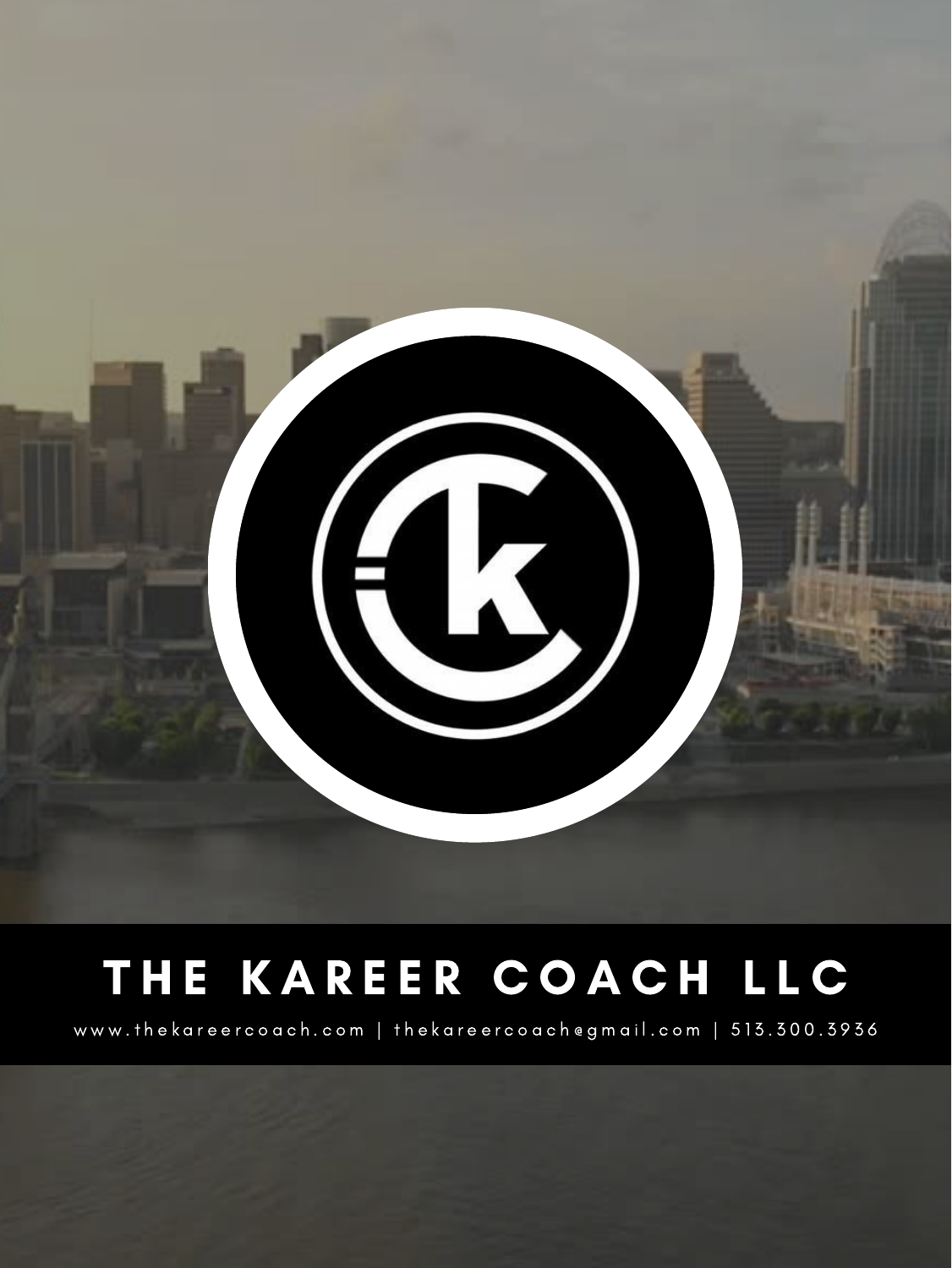#### **Who is The Kareer Coach?**

Kejal Shah grew up in Mason, OH. A suburb of Cincinnati and a crown jewel of Corporate America.

Coming from a family of entrepreneurs; he developed a sense of determination at an early age.

Kejal was also heavily involved in the community in various roles. Everything from baseball and football to helping to lead a Christian Organization in high school. After graduating from Cedarville University with a degree in Marketing and minor in Brand Management; he quickly sought out opportunities to continue working for US Bank or within a marketing capacity.

Shortly after college Kejal spent just over a year recruiting for each segment of the market and decided to seek a new opportunity once he was able to help recruit over 133 new candidates into Renewal by Andersen.

Northwestern Mutual, the nation's strongest and largest fiduciary reconnected with Kejal and he was hired to become a Director of Campus Recruitment for the Cincinnati region.

During his time at Northwestern Mutual; Kejal devoted numerous hours to

attracting, developing, and retaining college students within the Top-Ten Internship Program being offered for the market.

As his passion to develop relationships with his students and potential candidates grew; Kejal saw an immense need for young professionals to be taught the fundamentals of how to build their own skillset within the marketplace. Hence, "The Kareer Coach" is the means to inspire the next and current generation to become leaders within their respective fields of study.

#### **My Values:**

- Love Christ, Love people.

- God will move the right person, at the right place, and the right time, to fulfill his purpose and not our own selfish desires.

- Everyone has special gifts and talents that can be used to glorify God and serve the community.

- If we stop learning, we stop growing... never get too comfortable.

#### **Mission and Vision:**

"To inspire (and coach) a generation of professional leaders that focus on honoring company ethics with dignity and develop a true servanthood mentality to be passed down for years to come."

# The Kareer Coach LLC How the Journey Began...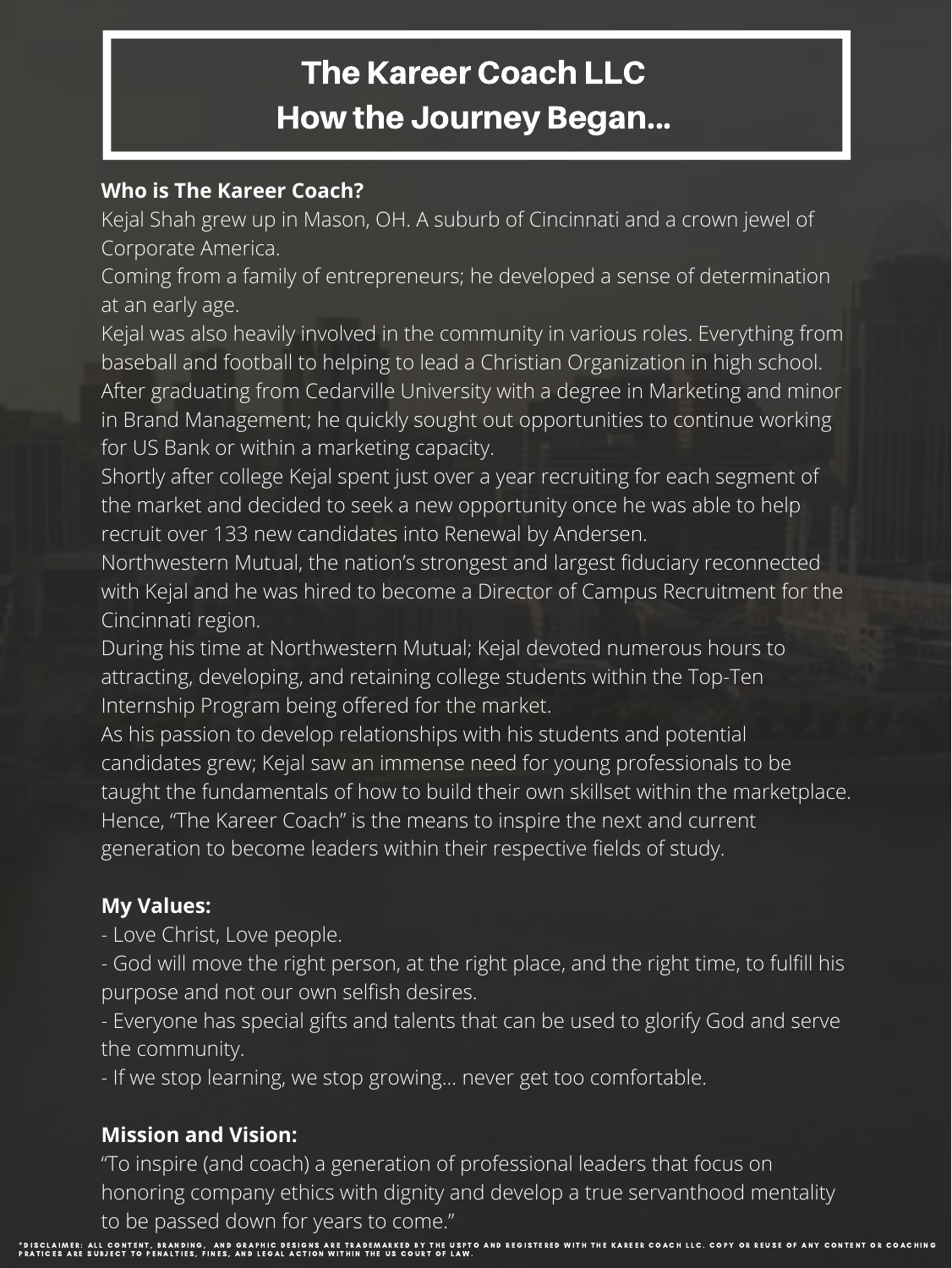- Mock Interviewing Practice: Phone interviewing, in-person meetings, and panel interviews.
- Resume Refresh: I will not write the resume for you but will guide your descriptions
- Branding Barrage: Build LinkedIn, personal website, or Indeed profile. (Only one per hour) Connecting with my personal photographer for professional headshots. Discounts will be applied for any of my referred clients.
- Networking Session: Understand how to keyword search job postings and teach how to prospect for potential connections. (I will not recommend a candidate but I will pass resumes to my contacts and sponsors)
- 
- Attire and Presentation Etiquette: How to carry a conversation during an interview, how to ask the right questions, and how to look the part. (Come prepared with ideas for potential outfits)
- Compensation Negotiation: Train to negotiate a higher salary or hourly wage. How to use competing offers properly.

#### **Services:**

## Kareer Coaching Services